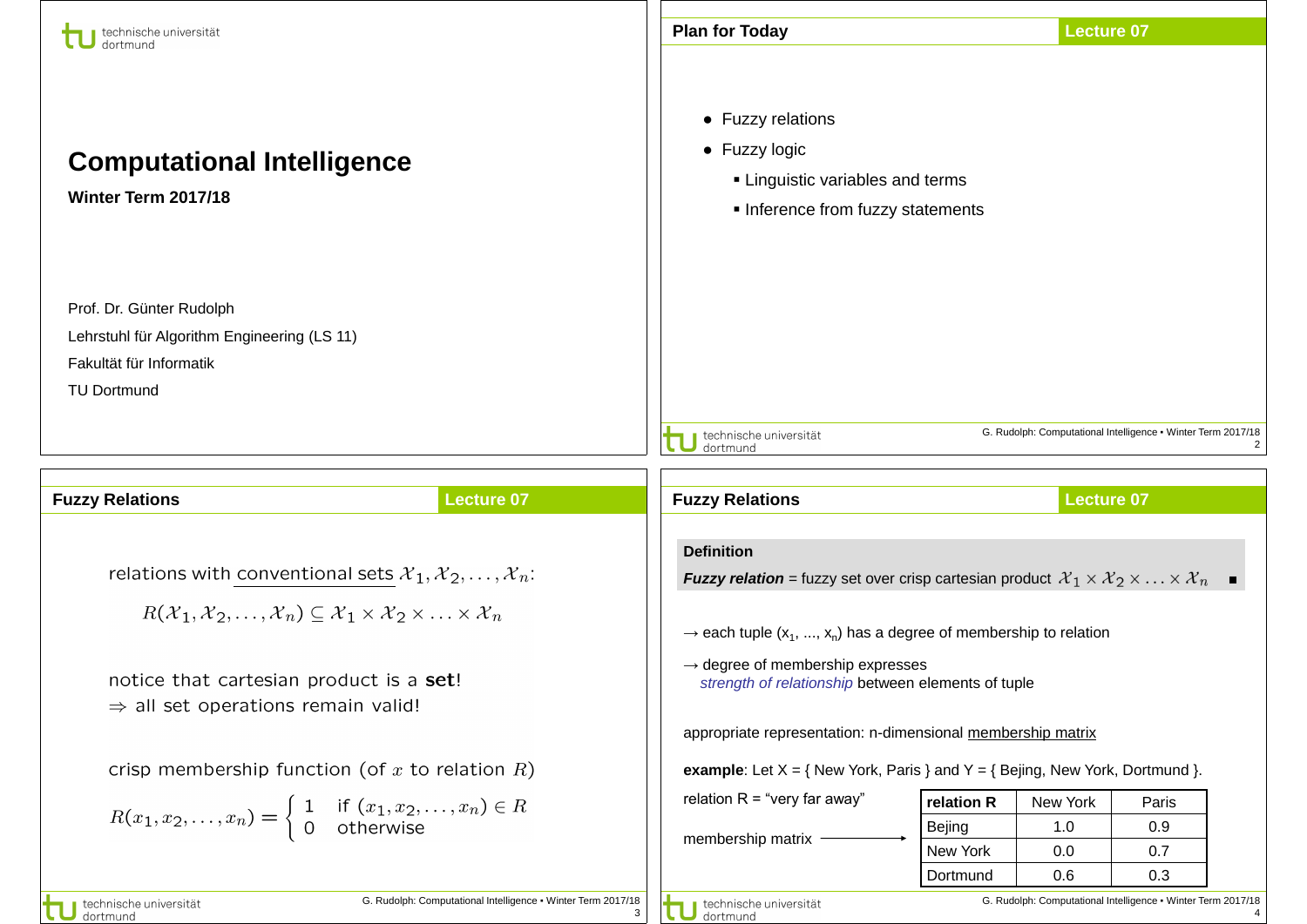| <b>Fuzzy Relations</b>                                                                                                                                                                                                       | <b>Lecture 07</b>                                                 | <b>Fuzzy Relations</b>                                            |                                                                                                | <b>Lecture 07</b>                                            |  |
|------------------------------------------------------------------------------------------------------------------------------------------------------------------------------------------------------------------------------|-------------------------------------------------------------------|-------------------------------------------------------------------|------------------------------------------------------------------------------------------------|--------------------------------------------------------------|--|
| <b>Definition</b>                                                                                                                                                                                                            |                                                                   | <b>Theorem</b>                                                    |                                                                                                |                                                              |  |
| Let $R(X, Y)$ be a fuzzy relation with membership matrix R. The <i>inverse fuzzy relation</i><br>to R(X,Y), denoted R <sup>-1</sup> (Y, X), is a relation on Y x X with membership matrix R <sup>-1</sup> = R <sup>'</sup> . |                                                                   | a) max-min composition is associative.                            |                                                                                                |                                                              |  |
|                                                                                                                                                                                                                              |                                                                   | b) max-min composition is not commutative.                        |                                                                                                |                                                              |  |
| <b>Remark:</b> R' is the transpose of membership matrix R.                                                                                                                                                                   |                                                                   | c) $(P(X,Y) \circ Q(Y,Z))^{-1} = Q^{-1}(Z,Y) \circ P^{-1}(Y,X)$ . |                                                                                                |                                                              |  |
| Evidently: $(R^{-1})^{-1} = R$ since $(R')' = R$                                                                                                                                                                             |                                                                   | membership matrix of max-min composition                          | determinable via "fuzzy matrix multiplication": $R = P \circ Q$                                |                                                              |  |
| <b>Definition</b>                                                                                                                                                                                                            |                                                                   |                                                                   |                                                                                                |                                                              |  |
| Let $P(X, Y)$ and Q(Y, Z) be fuzzy relations. The operation $\circ$ on two relations, denoted<br>$P(X, Y) \circ Q(Y, Z)$ , is termed <b>max-min-composition</b> iff                                                          |                                                                   |                                                                   | fuzzy matrix multiplication $r_{ij} = \max_k \min\{p_{ik}, q_{kj}\}$                           |                                                              |  |
| $R(x, z) = (P \circ Q)(x, z) = \max_{y \in Y} \min \{ P(x, y), Q(y, z) \}.$                                                                                                                                                  | $\blacksquare$                                                    |                                                                   | crisp matrix multiplication $r_{ij} = \sum_{k} p_{ik} \cdot q_{kj}$                            |                                                              |  |
| technische universität                                                                                                                                                                                                       | G. Rudolph: Computational Intelligence . Winter Term 2017/18<br>5 | J technische universität<br>J dortmund                            |                                                                                                | G. Rudolph: Computational Intelligence • Winter Term 2017/18 |  |
| <b>Fuzzy Relations</b>                                                                                                                                                                                                       | <b>Lecture 07</b>                                                 | <b>Fuzzy Relations</b>                                            |                                                                                                | <b>Lecture 07</b>                                            |  |
|                                                                                                                                                                                                                              |                                                                   | Binary fuzzy relations on X x X : properties                      |                                                                                                |                                                              |  |
| further methods for realizing compositions of relations:                                                                                                                                                                     |                                                                   | • reflexive                                                       | $\Leftrightarrow$ $\forall$ x $\in$ X: R(x,x) = 1                                              |                                                              |  |
| max-prod composition                                                                                                                                                                                                         |                                                                   | • irreflexive                                                     | $\Leftrightarrow$ $\exists x \in X : R(x,x) < 1$                                               |                                                              |  |
| $(P \odot Q)(x, z) = \max_{y \in Y} \{P(x, y) \cdot Q(y, z)\}$                                                                                                                                                               |                                                                   | • antireflexive                                                   | $\Leftrightarrow$ $\forall$ x $\in$ X : R(x,x) < 1                                             |                                                              |  |
|                                                                                                                                                                                                                              |                                                                   |                                                                   |                                                                                                |                                                              |  |
|                                                                                                                                                                                                                              |                                                                   | • symmetric                                                       | $\Leftrightarrow$ $\forall$ (x,y) $\in$ X x X : R(x,y) = R(y,x)                                |                                                              |  |
|                                                                                                                                                                                                                              |                                                                   | • asymmetric                                                      | $\Leftrightarrow \exists (x,y) \in X \times X : R(x,y) \neq R(y,x)$                            |                                                              |  |
|                                                                                                                                                                                                                              |                                                                   | • antisymmetric                                                   | $\Leftrightarrow$ $\forall$ (x,y) $\in$ X x X : R(x,y) $\neq$ R(y,x)                           |                                                              |  |
| generalization: sup-t composition<br>$(P \circ Q)(x, z) = \sup\{t(P(x, y), Q(y, z))\},\;$ where t() is a t-norm                                                                                                              |                                                                   | • transitive                                                      | $\Leftrightarrow$ $\forall$ (x,z) $\in$ X x X : R(x,z) $\geq$ max min { R(x,y), R(y,z) }       |                                                              |  |
|                                                                                                                                                                                                                              |                                                                   | • intransitive                                                    | $\Leftrightarrow \exists (x,z) \in X \times X : R(x,z) < \text{max min } \{ R(x,y), R(y,z) \}$ |                                                              |  |
| $t(a,b) = min\{a, b\} \Rightarrow max-min-composition$<br>e.g.:<br>$\Rightarrow$ max-prod-composition<br>$t(a,b) = a \cdot b$                                                                                                |                                                                   | • antitransitive                                                  | $\Leftrightarrow$ $\forall$ (x,z) $\in$ X x X : R(x,z) < max min { R(x,y), R(y,z) }            | $y \in Y$                                                    |  |
|                                                                                                                                                                                                                              |                                                                   |                                                                   | actually, here: max-min-transitivity $(\rightarrow$ in general: sup-t-transitivity)            |                                                              |  |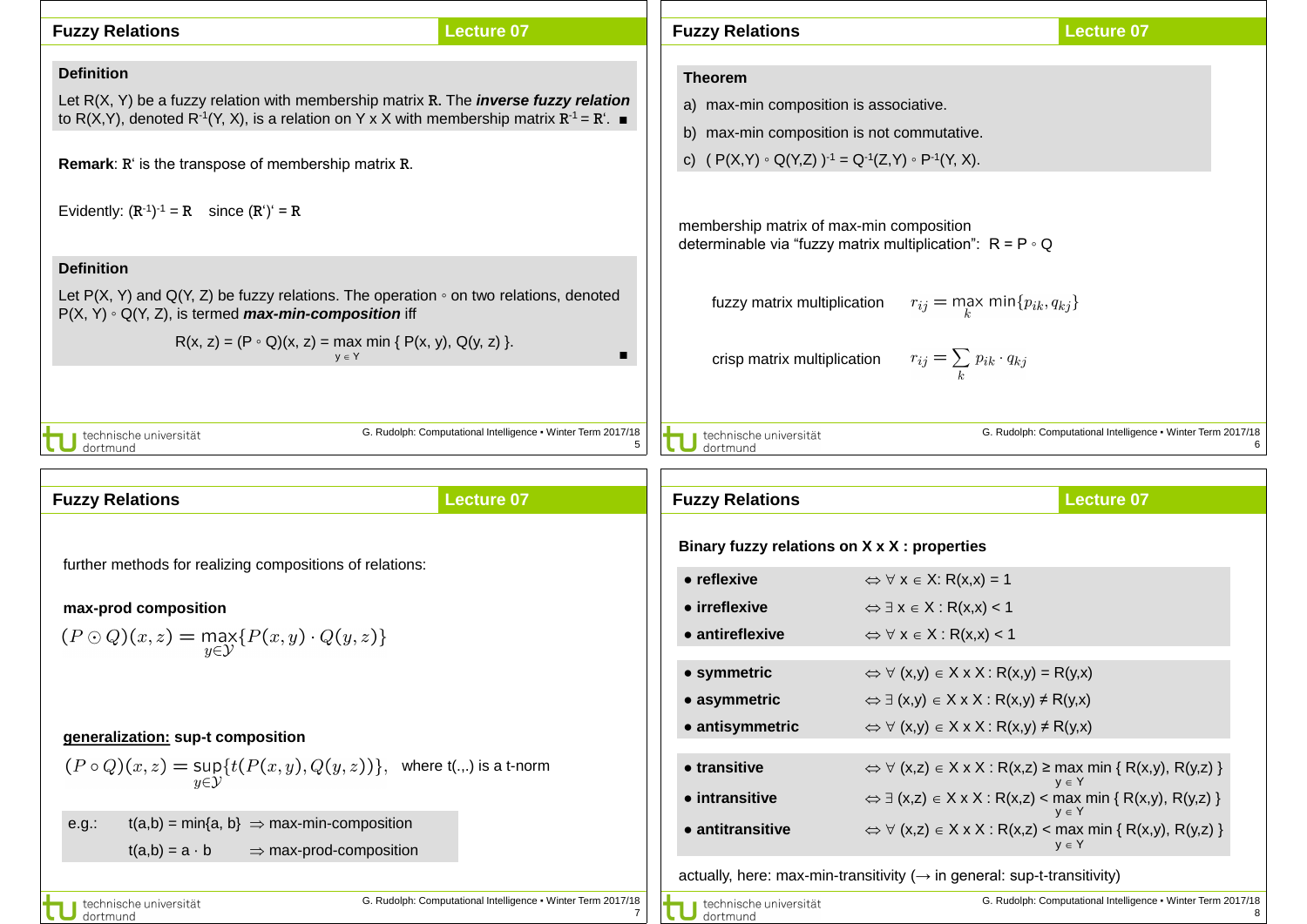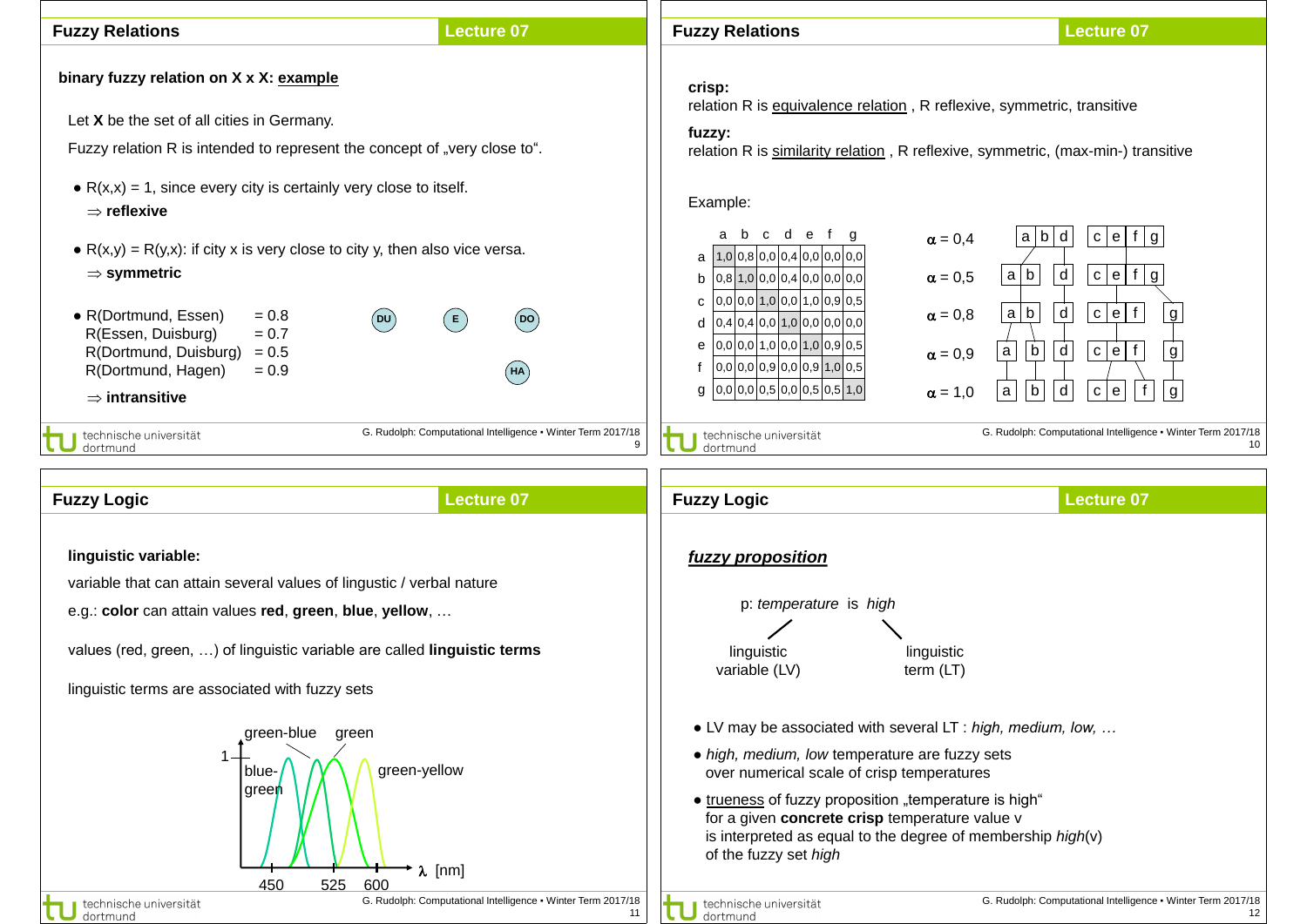

dortmund

dortmund

16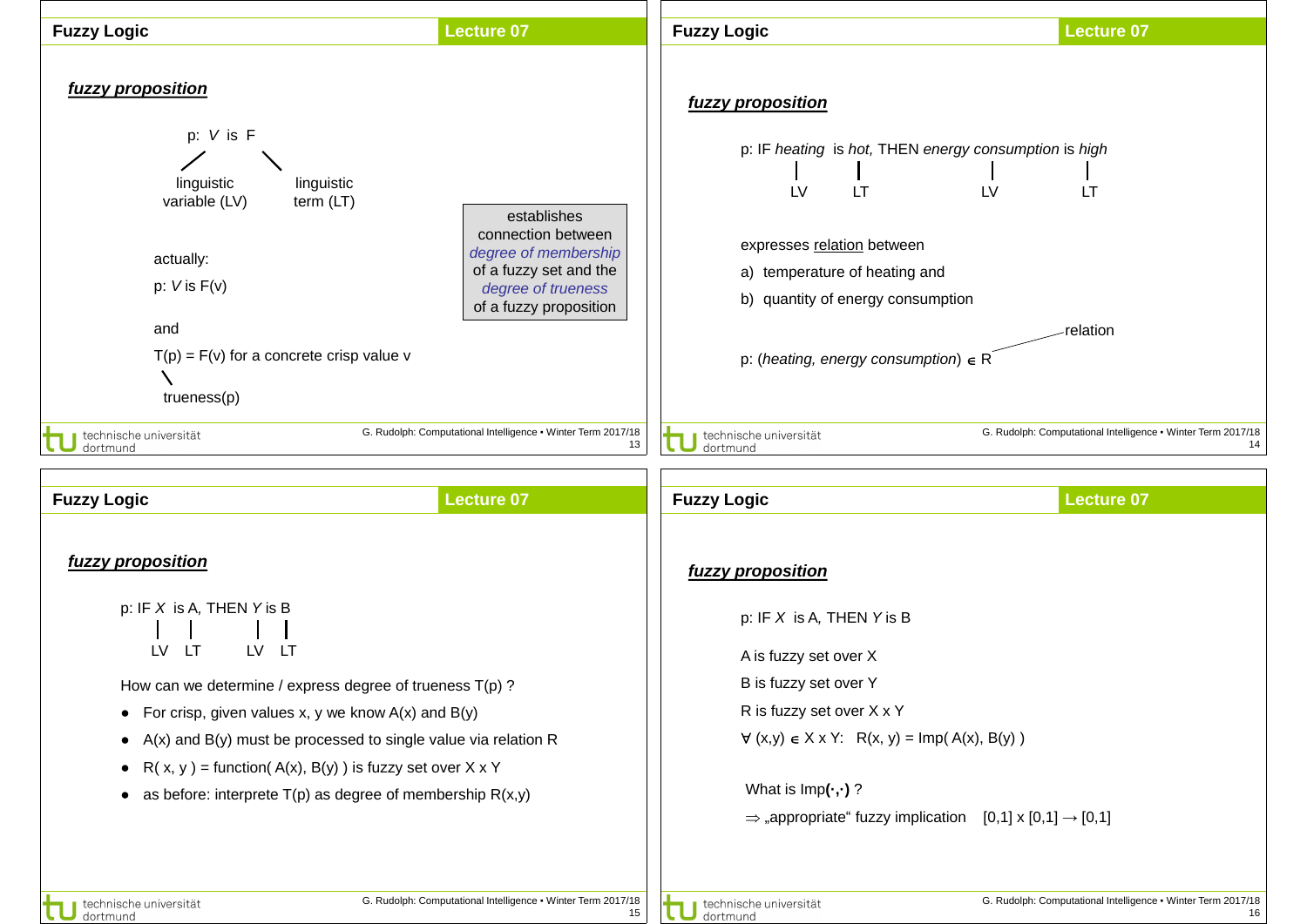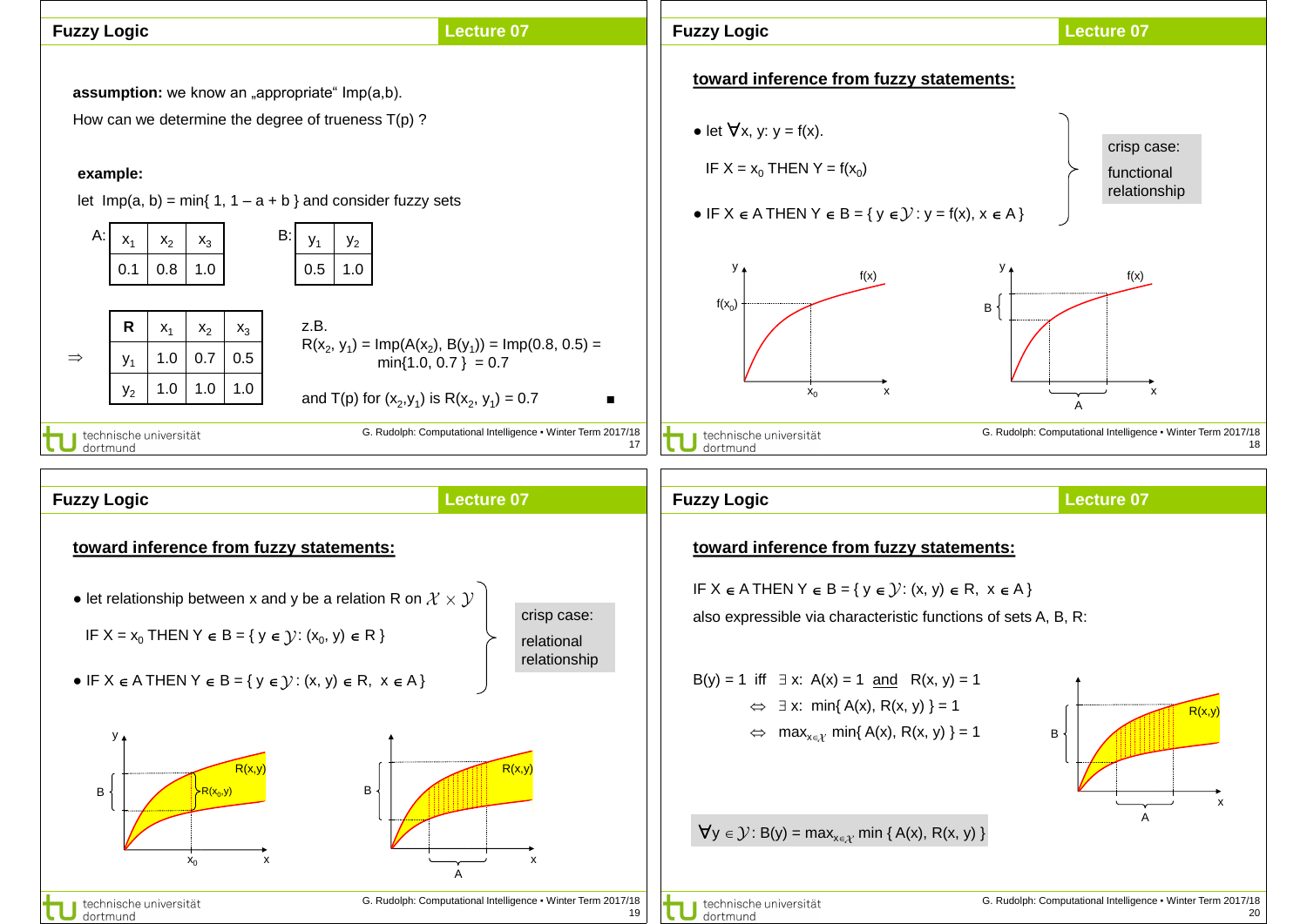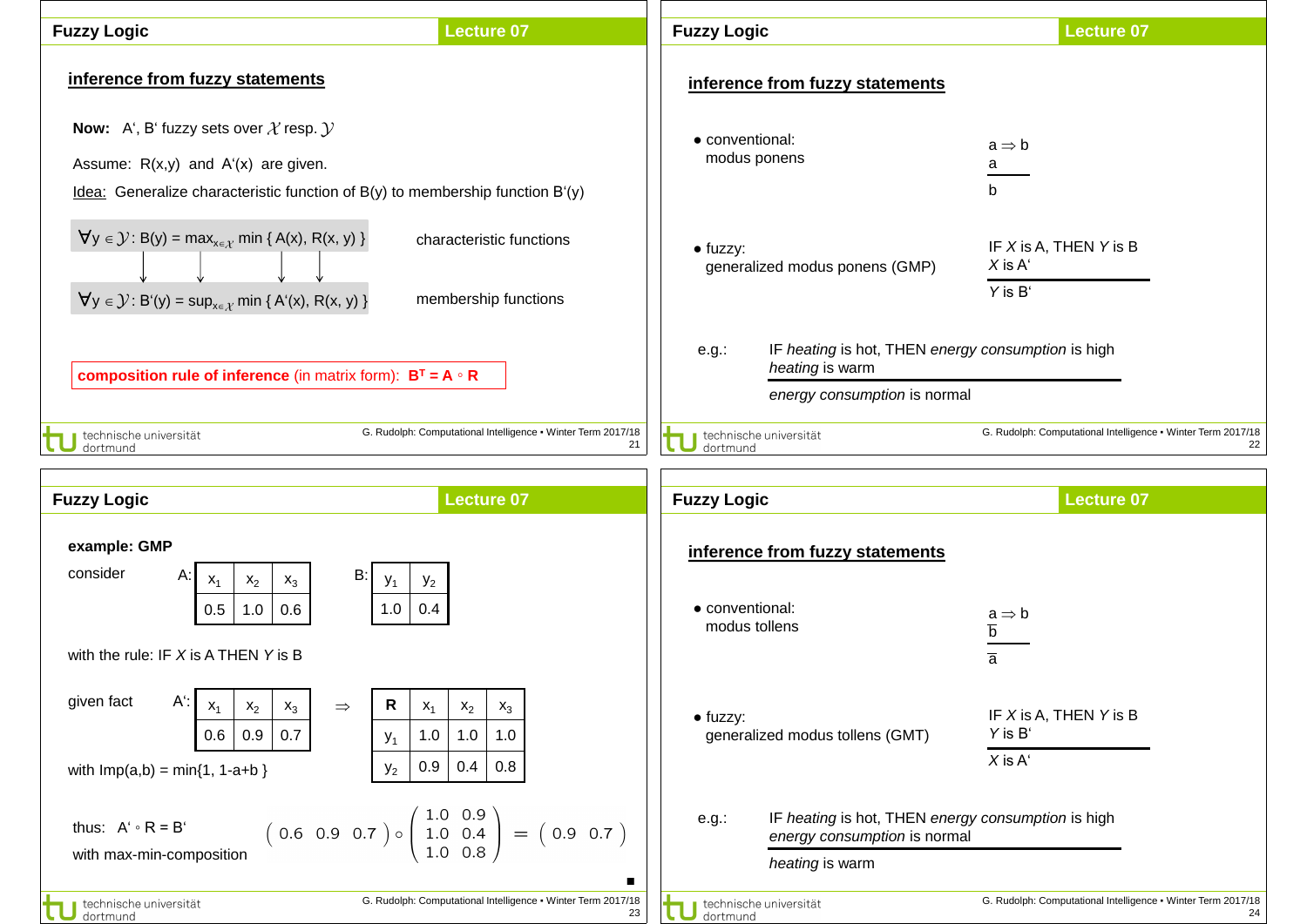| <b>Fuzzy Logic</b>                                                                                                                                                                                                                                                                                                              | <b>Lecture 07</b>                                                  | <b>Fuzzy Logic</b>                                                                                                                                                                                                                                                                                                                                                                                                                                                                                                                                                                                                            | <b>Lecture 07</b>                                                                                                                                                                     |
|---------------------------------------------------------------------------------------------------------------------------------------------------------------------------------------------------------------------------------------------------------------------------------------------------------------------------------|--------------------------------------------------------------------|-------------------------------------------------------------------------------------------------------------------------------------------------------------------------------------------------------------------------------------------------------------------------------------------------------------------------------------------------------------------------------------------------------------------------------------------------------------------------------------------------------------------------------------------------------------------------------------------------------------------------------|---------------------------------------------------------------------------------------------------------------------------------------------------------------------------------------|
| example: GMT<br>consider<br>B:<br>Α.<br>$x_1$<br>$x_2$<br>$\mathsf{x}_3$<br>$y_1$<br>$y_2$<br>0.5<br>1.0<br>0.6<br>1.0<br>0.4<br>with the rule: IF $X$ is A THEN $Y$ is B                                                                                                                                                       |                                                                    | inference from fuzzy statements<br>• conventional:<br>hypothetic syllogism                                                                                                                                                                                                                                                                                                                                                                                                                                                                                                                                                    | $a \Rightarrow b$<br>$b \Rightarrow c$<br>$a \Rightarrow c$                                                                                                                           |
| Bʻ:<br>given fact<br>R<br>$\Rightarrow$<br>$x_1$<br>$y_1$<br>$y_2$<br>0.9<br>0.7<br>1.0<br>$y_1$<br>0.9<br>$y_2$<br>with $Imp(a,b) = min\{1, 1-a+b\}$<br>$(0.9 \t0.7) \circ (\begin{array}{cc} 1.0 & 1.0 & 1.0 \\ 0.9 & 0.4 & 0.8 \end{array}) = (0.9 \t0.9 \t0.9)$<br>thus: $B' \circ R^{-1} = A'$<br>with max-min-composition | $x_2$<br>$\mathsf{x}_3$<br>1.0<br>1.0<br>0.4<br>0.8<br>п           | $\bullet$ fuzzy:<br>generalized HS<br>IF heating is hot, THEN energy consumption is high<br>$e.g.$ :<br>IF heating is hot, THEN living is expensive                                                                                                                                                                                                                                                                                                                                                                                                                                                                           | IF X is A, THEN Y is B<br>IF Y is B, THEN Z is C<br>IF X is A, THEN Z is C<br>IF energy consumption is high, THEN living is expensive                                                 |
| technische universität<br>dortmund                                                                                                                                                                                                                                                                                              | G. Rudolph: Computational Intelligence . Winter Term 2017/18<br>25 | technische universität<br>dortmund                                                                                                                                                                                                                                                                                                                                                                                                                                                                                                                                                                                            | G. Rudolph: Computational Intelligence . Winter Term 2017/18<br>26                                                                                                                    |
| <b>Fuzzy Logic</b>                                                                                                                                                                                                                                                                                                              | <b>Lecture 07</b>                                                  | <b>Fuzzy Logic</b>                                                                                                                                                                                                                                                                                                                                                                                                                                                                                                                                                                                                            | <b>Lecture 07</b>                                                                                                                                                                     |
| example: GHS<br>let fuzzy sets $A(x)$ , $B(x)$ , $C(x)$ be given<br>$\Rightarrow$ determine the three relations<br>$R_1(x,y) = Imp(A(x),B(y))$<br>$R_2(y,z) = Imp(B(y),C(z))$<br>$R_3(x, z) = Imp(A(x), C(z))$<br>and express them as matrices $R_1$ , $R_2$ , $R_3$<br>We say:<br>GHS is valid if $R_1 \circ R_2 = R_3$        |                                                                    | So,  what makes sense for $Imp(·,·)$ ?<br>Imp(a,b) ought to express fuzzy version of implication (a $\Rightarrow$ b)<br>conventional: $a \Rightarrow b$ identical to $\overline{a}$ v b<br>But how can we calculate with fuzzy "boolean" expressions?<br><b>request:</b> must be compatible to crisp version (and more) for $a,b \in \{0, 1\}$<br>t(a,b)<br>$a \wedge b$<br>b<br>$\mathbf a$<br>b<br>a<br>$\mathbf 0$<br>$\overline{0}$<br>$\mathbf 0$<br>$\Omega$<br>0<br>0<br>$\mathbf 0$<br>$\Omega$<br>0<br>0<br>1<br>0<br>$\mathbf 0$<br>0<br>$\mathbf 1$<br>1<br>0<br>$\mathbf{1}$<br>$\mathbf{1}$<br>$\mathbf{1}$<br>1 | $\overline{a}$<br>s(a,b)<br>c(a)<br>$a \vee b$<br>a<br>$\mathbf 0$<br>$\mathbf 0$<br>$\mathbf{0}$<br>$\mathbf{1}$<br>$\Omega$<br>$\mathbf{0}$<br>1<br>$\mathbf 1$<br>1<br>$\mathbf 1$ |
| technische universität<br>dortmund                                                                                                                                                                                                                                                                                              | G. Rudolph: Computational Intelligence . Winter Term 2017/18<br>27 | technische universität<br>dortmund                                                                                                                                                                                                                                                                                                                                                                                                                                                                                                                                                                                            | G. Rudolph: Computational Intelligence • Winter Term 2017/18<br>28                                                                                                                    |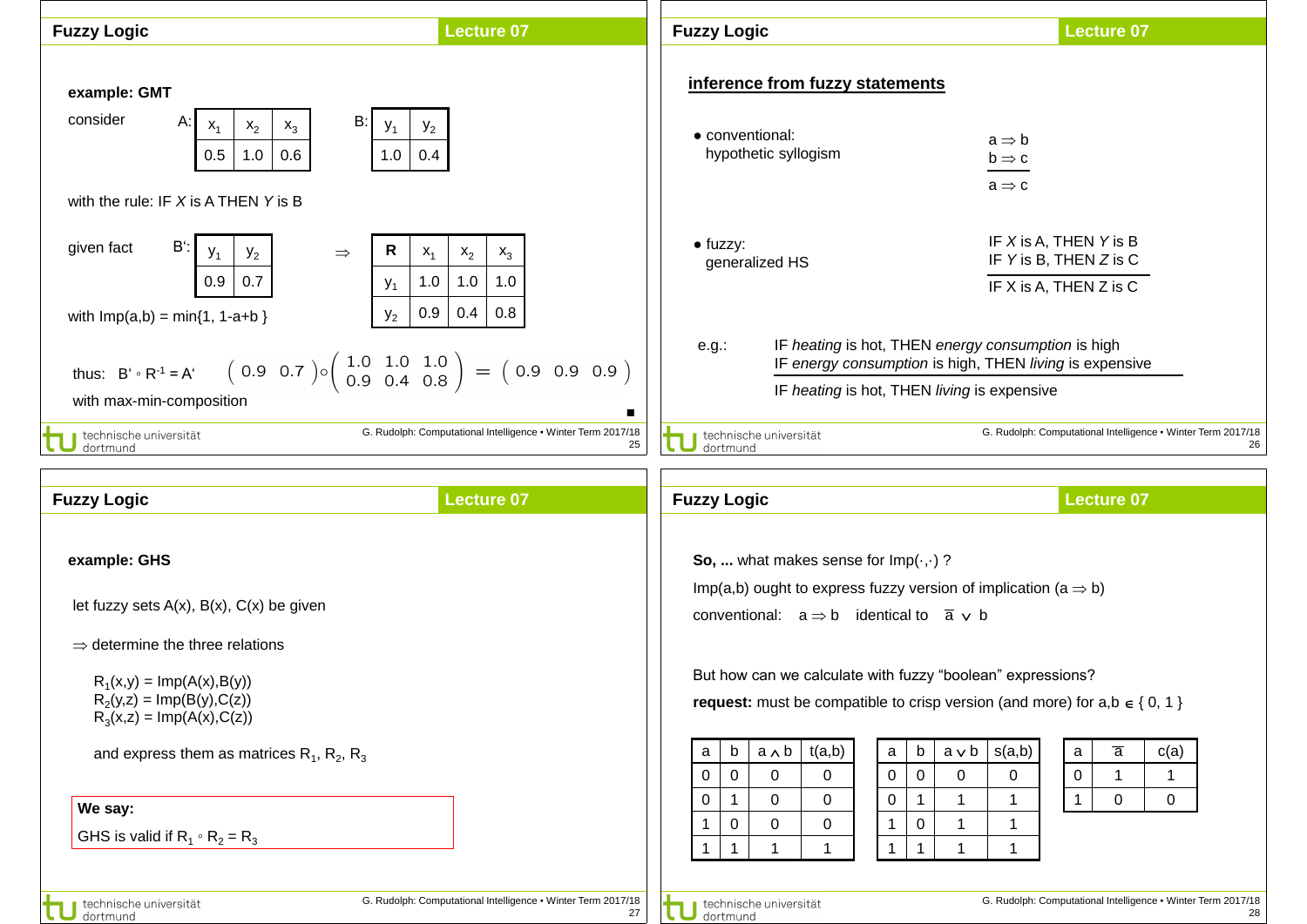| <b>Fuzzy Logic</b>                                                                                                       | <b>Lecture 07</b>                                                                              | <b>Fuzzy Logic</b>                                               |                                 | <b>Lecture 07</b>                                                  |
|--------------------------------------------------------------------------------------------------------------------------|------------------------------------------------------------------------------------------------|------------------------------------------------------------------|---------------------------------|--------------------------------------------------------------------|
| So,  what makes sense for $Imp(\cdot, \cdot)$ ?                                                                          |                                                                                                | example: S implication                                           | $Imp(a, b) = s(c_s(a), b)$      | $(c_s: std. complement)$                                           |
| 1st approach: S implications                                                                                             |                                                                                                | 1. Kleene-Dienes implication                                     |                                 |                                                                    |
| conventional: $a \Rightarrow b$ identical to $\overline{a} \vee b$                                                       |                                                                                                | $s(a, b) = max\{a, b\}$                                          | (standard)                      | $Imp(a,b) = max\{ 1-a, b \}$                                       |
| $Imp(a, b) = s(c(a), b)$<br>fuzzy:                                                                                       |                                                                                                |                                                                  |                                 |                                                                    |
| 2nd approach: R implications<br>conventional: $a \Rightarrow b$ identical to max{ $x \in \{0,1\}$ : $a \wedge x \le b$ } |                                                                                                | 2. Reichenbach implication<br>$s(a, b) = a + b - ab$             | (algebraic sum)                 | $Imp(a, b) = 1 - a + ab$                                           |
| $Imp(a, b) = max\{ x \in [0, 1] : t(a, x) \le b \}$<br>fuzzy:                                                            |                                                                                                | 3. Łukasiewicz implication                                       |                                 |                                                                    |
|                                                                                                                          |                                                                                                | $s(a, b) = min\{1, a + b\}$                                      | (bounded sum)                   | $Imp(a, b) = min{ 1, 1 - a + b }$                                  |
| 3rd approach: QL implications                                                                                            |                                                                                                |                                                                  |                                 |                                                                    |
| conventional: $a \Rightarrow b$ identical to $\overline{a} \vee b = \overline{a} \vee (a \wedge b)$                      | law of absorption                                                                              |                                                                  |                                 |                                                                    |
| $Imp(a, b) = s(c(a), t(a, b))$<br>fuzzy:                                                                                 | (dual tripel ?)                                                                                |                                                                  |                                 |                                                                    |
| technische universität<br>dortmund                                                                                       | G. Rudolph: Computational Intelligence . Winter Term 2017/18<br>29                             | technische universität<br>dortmund                               |                                 | G. Rudolph: Computational Intelligence . Winter Term 2017/18       |
| <b>Fuzzy Logic</b>                                                                                                       | <b>Lecture 07</b>                                                                              | <b>Fuzzy Logic</b>                                               |                                 | <b>Lecture 07</b>                                                  |
| example: R implicationen                                                                                                 | $Imp(a, b) = max\{ x \in [0, 1] : t(a, x) \le b \}$                                            | example: QL implication                                          | $Imp(a, b) = s(c(a), t(a, b))$  |                                                                    |
| 1. Gödel implication                                                                                                     |                                                                                                | Zadeh implication<br>1.                                          |                                 |                                                                    |
| (std.)<br>$t(a, b) = min\{a, b\}$                                                                                        | $\textsf{Imp}(a, b) = \begin{cases} 1, & \text{if } a \leq b \\ b, & \text{else} \end{cases}$  | $t(a, b) = min {a, b}$<br>$s(a,b) = max\{a, b\}$                 | (std.)<br>(std.)                | $Imp(a, b) = max\{ 1 - a, min\{a, b\} \}$                          |
| 2. Goguen implication                                                                                                    |                                                                                                |                                                                  |                                 |                                                                    |
| $t(a, b) = ab$<br>(algeb. product)                                                                                       | Imp(a, b) = $\begin{cases} 1, & \text{if } a \leq b \\ \frac{b}{a}, & \text{else} \end{cases}$ | 2. "NN" implication © (Klir/Yuan 1994)                           |                                 |                                                                    |
| 3. Łukasiewicz implication                                                                                               |                                                                                                | $t(a, b) = ab$<br>$s(a,b) = a + b - ab$                          | (algebr. prd.)<br>(algebr. sum) | $Imp(a, b) = 1 - a + a2b$                                          |
| $t(a, b) = max\{ 0, a + b - 1 \}$ (bounded diff.)                                                                        | $Imp(a, b) = min\{ 1, 1 - a + b \}$                                                            | 3. Kleene-Dienes implication                                     |                                 |                                                                    |
|                                                                                                                          |                                                                                                | $t(a, b) = max\{0, a + b - 1\}$<br>$s(a,b) = min \{ 1, a + b \}$ | (bounded sum)                   | (bounded diff.) $Imp(a, b) = max\{ 1-a, b \}$                      |
| technische universität<br>dortmund                                                                                       | G. Rudolph: Computational Intelligence . Winter Term 2017/18<br>31                             | technische universität<br>dortmund                               |                                 | G. Rudolph: Computational Intelligence . Winter Term 2017/18<br>32 |

٦